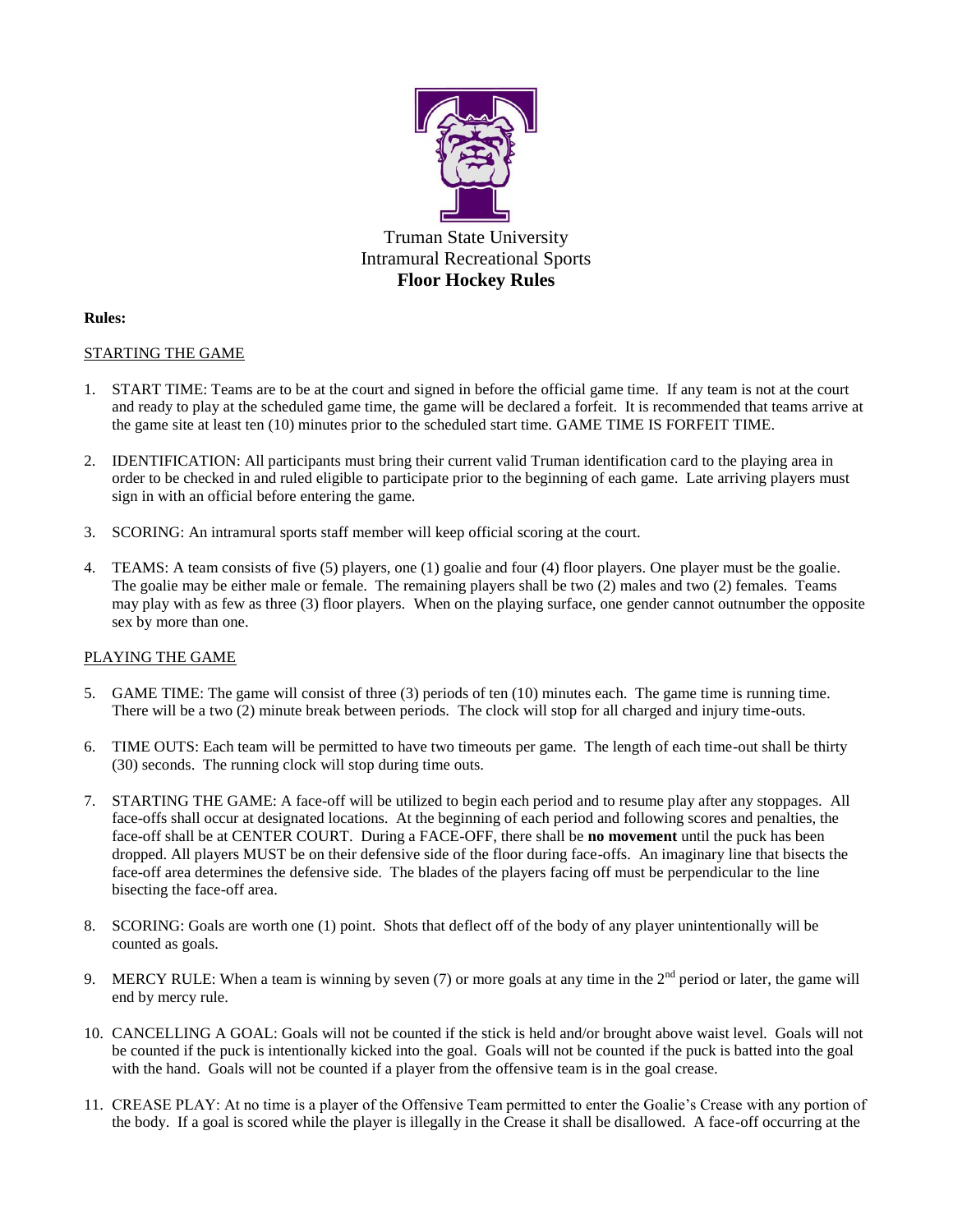nearest face-off area will resume play. However, if the official determines that the goalie was interfered with, an interference penalty will be assessed. An offensive player's stick is NOT PERMITTED to enter the CREASE at any time. If an offensive player places the stick in the crease area, she/he will be penalized for interference. This includes breaking the plane of the CREASE with the follow through of a shot. If this occurs, the goal will not be permitted. If the official determines that the goalie was interfered with, an interference penalty will be assessed. Goalies are permitted to leave the Crease Area to establish a better angle of defense or to play the puck. However, the goalie may not leave the Crease for purposes of freezing the puck outside the Crease Area. She/he will promptly be penalized for Delay of Game.

- 12. TIE GAMES: Tied games in the playoffs will use a three (3) minute sudden death overtime. In the event that the game is still tied then a four (4) shot shootout will occur (five different players must shoot for each team). If the game is still tied, a sudden death shootout will occur. Teams must use all available shooters before reusing any during the sudden death shootout. The order of shooters will be determined by players currently on the field.
- 13. UNIFORMS: Contrasting color jerseys MUST be worn. The Team Captain is responsible to check out the jerseys from the scorer at the court. Failure to return the jerseys may result in a fine to the person checking them out. Hats and jewelry are prohibited.
- 14. SHOES: Tennis shoes must be worn by all players. Shoes with black marking soles will not be permitted.
- 15. PLAYER EQUIPMENT: Players may wear some type of commercially made eye guard, such as those used for racquetball. Players who wear glasses during play may wear an eye guard cage over their Glasses. Players may wear gloves. A player may wear shin pads, but long pants must cover the pads. Jewelry is prohibited.
- 16. STICKS: All players must use the sticks provided by Intramural Sports.
- 17. GOALIE: Goalies shall be permitted to wear a hockey glove on his/her stick hand; however, this may not be a goalie glove with a shield. On the catching hand, the goalie may wear a goalie glove (as provided by Intramurals).
- 18. SLIDING: Players on the court cannot slide in any way. This encourages players to stay on their feet. Penalty for sliding: 2-minute minor
- 19. SUBSTITUTES: Substitutions must be made on dead ball situations only. NO FREE SUBBING.
- 20. CATCHING THE BALL: The hands may be used only to catch an airborne puck, which must be dropped immediately with no advancement or directional placement. A goalie may catch the puck and MUST immediately (within five  $(5)$ ) seconds) throw the puck to the side. A goalie may pick up the puck ONLY when it is inside the crease. Picking it up outside the crease and/or throwing the puck forward beyond the top of crease is a violation. Penalty: Face-off at nearest area.

#### SPORTSMANSHIP

- 21. UNSPORTSMANLIKE CONDUCT: Players and non-players shall not commit acts of unsportsmanlike conduct. This includes, but is not limited to, arguments with officials (the captain is the only player permitted to talk with the officials) by any coach, manager or spectator, flagrant fouling, fighting, etc. will result in expulsion of that individual and/or team from further participation in that scheduled game. ANY PLAYER/NONPLAYER SUSPENDED FROM THE GAME FOR UNSPORTSMANLIKE CONDUCT MUST LEAVE THE STUDENT RECREATION CENTER IMMEDIATELY, AND WILL BE SUSPENDED FROM FURTHER PARTICIPATION UNTIL MEETING WITH THE INTRAMURAL SPORTS DIRECTOR. FAILURE TO LEAVE WILL RESULT IN IMMEDIATE FORFEITURE OF THAT CONTEST. ANY SECOND OCCURRENCE OF UNSPORTSMANLIKE CONDUCT BY A TEAM WILL RESULT IN THAT TEAM BEING ELIMINATED FOR THE REMAINDER OF THE SEASON.
- 22. INTRAMURAL SPORTS EQUIPMENT: Equipment provided by Intramural Sports is very expensive; therefore, any unnecessary abuse will result in the team being charged replacement costs for new equipment. This charge must be paid before the team may continue to play. See also rule "Broken Stick, #1" below.
- 23. CHECKING. Only incidental contact shall be permitted. Some contact, especially with the arms, must be anticipated when players and officials are placed in a confined area. However, excessive contact will not be tolerated. Players must play the puck with the stick. Using the body against another player to gain an advantage is not permitted and will be penalized with a Roughing Penalty.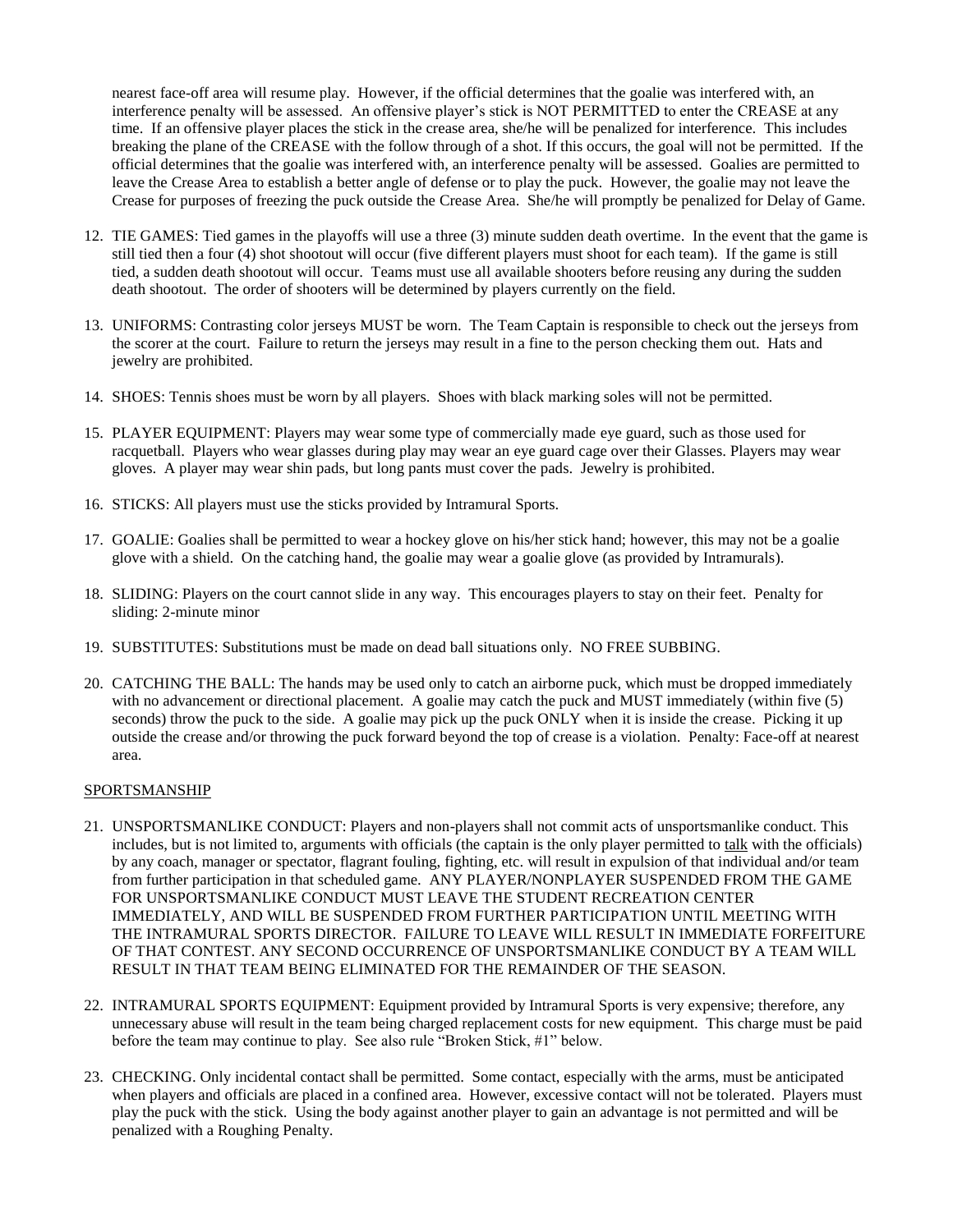#### **SUMMARY OF PENALITIES**

- 1. MINOR PENALTY --- Two (2) Minutes. For a minor penalty on any player, other than the goalie, the player shall be ruled off the floor for two minutes during which time no substitute will be permitted for that player.
- 2. MAJOR PENALTY --- Five (5) Minutes. For a major penalty on any player, other than the goalie, the player shall be ruled off the floor for five minutes during which time no substitute will be permitted for that player.
- 3. ALL TIME PENALTIES MUST BE SERVED FOR THE ENTIRE TIME PERIOD --- NO EXCEPTIONS, **EVEN IN THE EVENT OF A SCORED GOAL**.
- 4. MISCONDUCT PENALTY --- Ten (10) Minutes served by another player/non-player. A player/non-player assessed the Misconduct Penalty is ejected from the game. ALL GAME EJECTIONS ARE ACCOMPANIED BY A MISCONDUCT PENALTY.
- 5. A Goalie may receive any minor or major penalty as if he/she were a player on the floor.
- 6. The Team Captain shall designate a player currently on the floor when the penalty occurs to serve the penalty in place of the goalie.
- 7. If the Goalie receives a Misconduct Penalty, he/she is ejected from the game. A new Goalie is placed in the game and #6 above is followed to serve the penalty.

#### **8. A Misconduct Penalty shall be assessed on any player/non-player for obscene, profane, or abusive language directed toward the officials, opponents, and/or Intramural Sports Supervisors.**

- 9. A Misconduct Penalty shall be assessed on any player who intentionally knocks or shoots the puck out of the reach of an official.
- 10. A Misconduct Penalty shall be assessed on any player/non-player who deliberately throws any item or equipment prior, during, or after the game. Said player/non-player will be immediately ejected from participation in the game and is suspended from the next game. Reinstatement procedures must be followed.
- 11. A Misconduct Penalty shall be assessed on any player/non-player who persists, after a warning by the official, in any conduct (including threatening or abusive language or gestures) designed to intimidate an opponent into obtaining a penalty.
- 12. **The official has final say with all penalties. Body checking, roughing, slashing, and interference are either 2 minute or 5 minute penalties, it is the officials and/or intramural supervisor's decision in the severity of the infraction and there is no possibility of protest.**

#### DESCRIPTION OF PENALTIES

- 1. DELAY OF GAME: Delay of game is considered a MINOR PENALTY, and shall be called if:
	- Any player falls on the puck. A minor penalty shall be assessed on the player other than a goalkeeper who deliberately fall on or gathers a puck into his/her body. Any player who drops to his/her knees to block shots should not be penalized if the puck is shot under them or becomes lodged in their clothing or equipment. Any use of the hand to make the puck unplayable will be penalized promptly.
	- Any player, other than the goalkeeper, who is on the floor (defined by either having one knee and/or arm/hand touch the floor, as determined by the officials) and attempts to play the puck with any body part or his/her stick. Diving is permitted to play the puck, but once on the ground, playing/shielding the puck is illegal
	- A goalkeeper who (when his/her body is entirely outside the boundaries of his/her own crease line) deliberately falls on or gathers the puck into his/her body, which is not a shot on the goal.
	- Any players (including goalkeeper) who delays the game by deliberately displacing a goal from its normal position. The Official shall stop play immediately when a goal has been displaced.
	- Any player, including the goalkeeper, who holds or freezes the puck with his/her stick, feet, or body along the wall in such a manner as to cause a stoppage of play.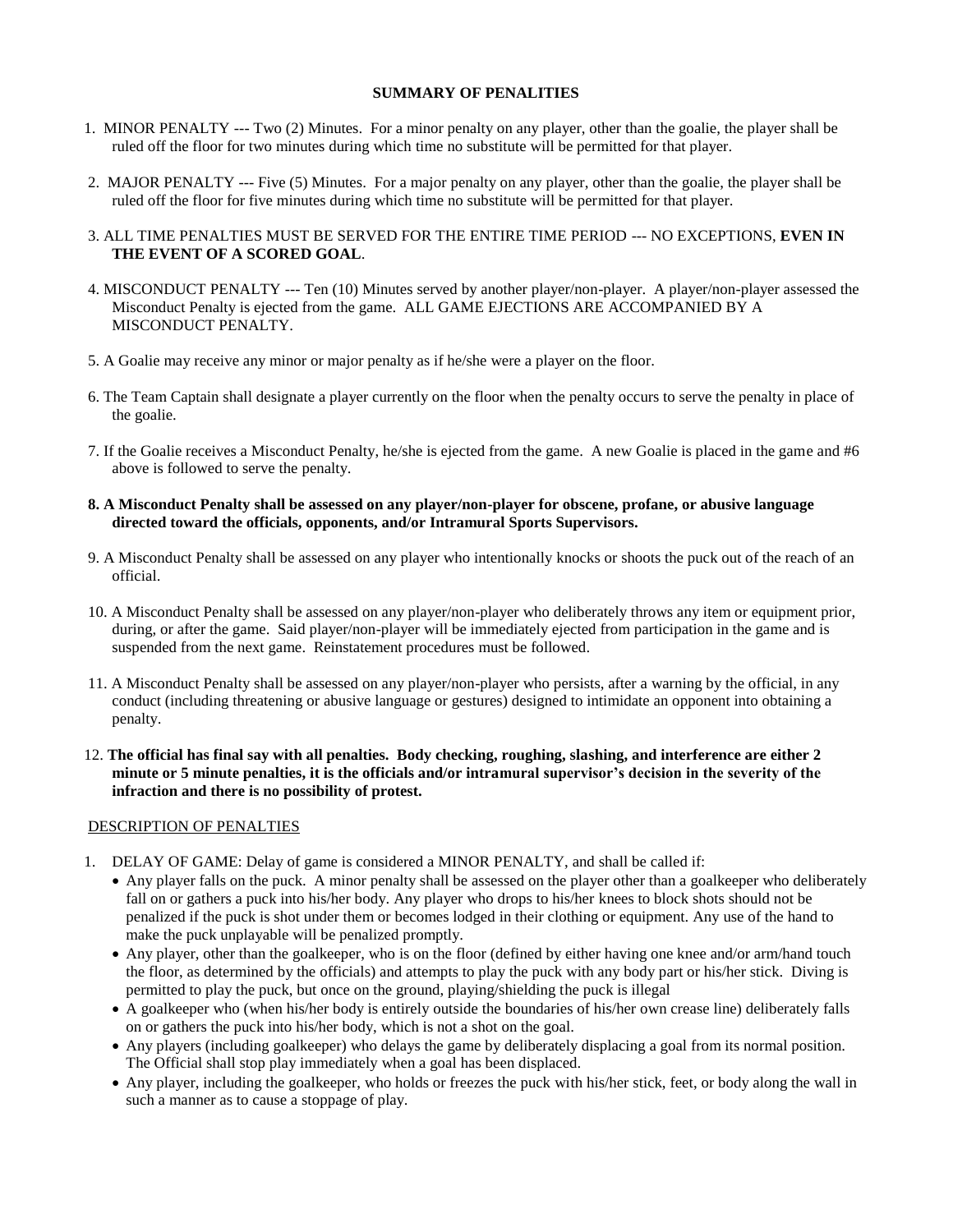- 2. ELBOWING: Elbowing and kneeing is considered a MAJOR PENALTY and shall be called on any player who uses his/her elbow or knee in such a manner as to foul an opponent in any way. **Floor Hockey is a Non -Contact Activity --- No Intentional Contact!**
- 3. SLASHING: Slashing is considered a MAJOR PENALTY and shall be called on any player who impedes or seeks to impede the progress of an opponent by slashing with the stick. Flagrant slashing will constitute a Misconduct Penalty. Any player who swings his/her stick at another player in the course of any altercation shall be subject to a game Misconduct Penalty.
- 4. SPEARING: Spearing is considered a MAJOR PENALTY and shall be called on any player who spears or attempts to spear an opponent. SPEARING shall be defined as stabbing at an opponent with the point of the stick blade while the stick is being carried with one hand or both hands.
- 5. TRIPPING: Tripping is considered a MAJOR PENALTY and shall be called on any player who shall place his/her stick, knee, foot, arm, hand, or elbow in such a manner that it shall cause an opponent to trip or fall.
- 6. HOOKING: Hooking is considered a MINOR PENALTY and shall be called on any player who impedes or seeks to impede the progress of an opponent by "HOOKING" with his stick.
- 7. INTERFERENCE: Interference is considered a MINOR PENALTY, and shall be called on any player who:
	- Interferes with or impeded the progress on an opponent who is not in the possession of the puck.
	- Deliberately knocks a stick out of an opponent's hand.
	- Prevents an opponent from regaining his/her stick once it has been dropped.
	- Throws the stick towards an opposing player with the puck in a manner that would distract said opponent. Also, a MISCONDUCT PENALTY will be assessed.
	- Who intentionally fouls from behind thus preventing a reasonable scoring opportunity. The violating player shall be automatically ejected with a designated player from the floor serving a five - minute MAJOR PENALTY. There are No Penalty Shots.
- 8. HOLDING: Holding is considered a MINOR PENALTY and shall be called on any player who holds an opponent with hands or stick or in any other manner.
- 9. CROSS CHECKING: Cross Checking is considered a MAJOR PENALTY and shall be called on any player who "cross checks or butt-ends" or attempts to "butt-end" an opponent. NOTE: Attempts to butt end shall include all cases where a "butt end" gesture is made regardless whether body contact is made or not.
- 10. CHARGING: Charging is considered a MAJOR PENALTY and shall be called on any player who runs or jumps into or charges an opponent.
- 11. ROUGHING: Roughing is defined as any type of unnecessary and/or intentional contact. Players must play the puck with the stick at all times. Using the body to gain an advantage, or playing against an opponent's body and not the puck, is not permitted. A MAJOR PENALTY will be assessed for a Roughing Violation.

## BROKEN STICK

- 1. A player whose stick is broken may not participate in the game until the broken portions are dropped and a new stick obtained. A Minor Penalty shall be imposed for an infraction of this rule. Note: Any player/non-player that slams stick down in disgust, as judged by the officials, will be assessed a MAJOR PENALTY, regardless if the stick breaks in the process. If the stick breaks as a result of the player/non-player action, said player/non-player will be charged a replacement fee to be determined by the Intramural Sports Coordinator.
- 2. A goalkeeper may continue to play with a broken stick until stoppage of play provided the broken stick is placed in the back of the goal until stoppage of play.

## HIGH STICKING

1. The carrying of a stick above the normal standing height of the waist is prohibited and a MINOR PENALTY shall be assessed.